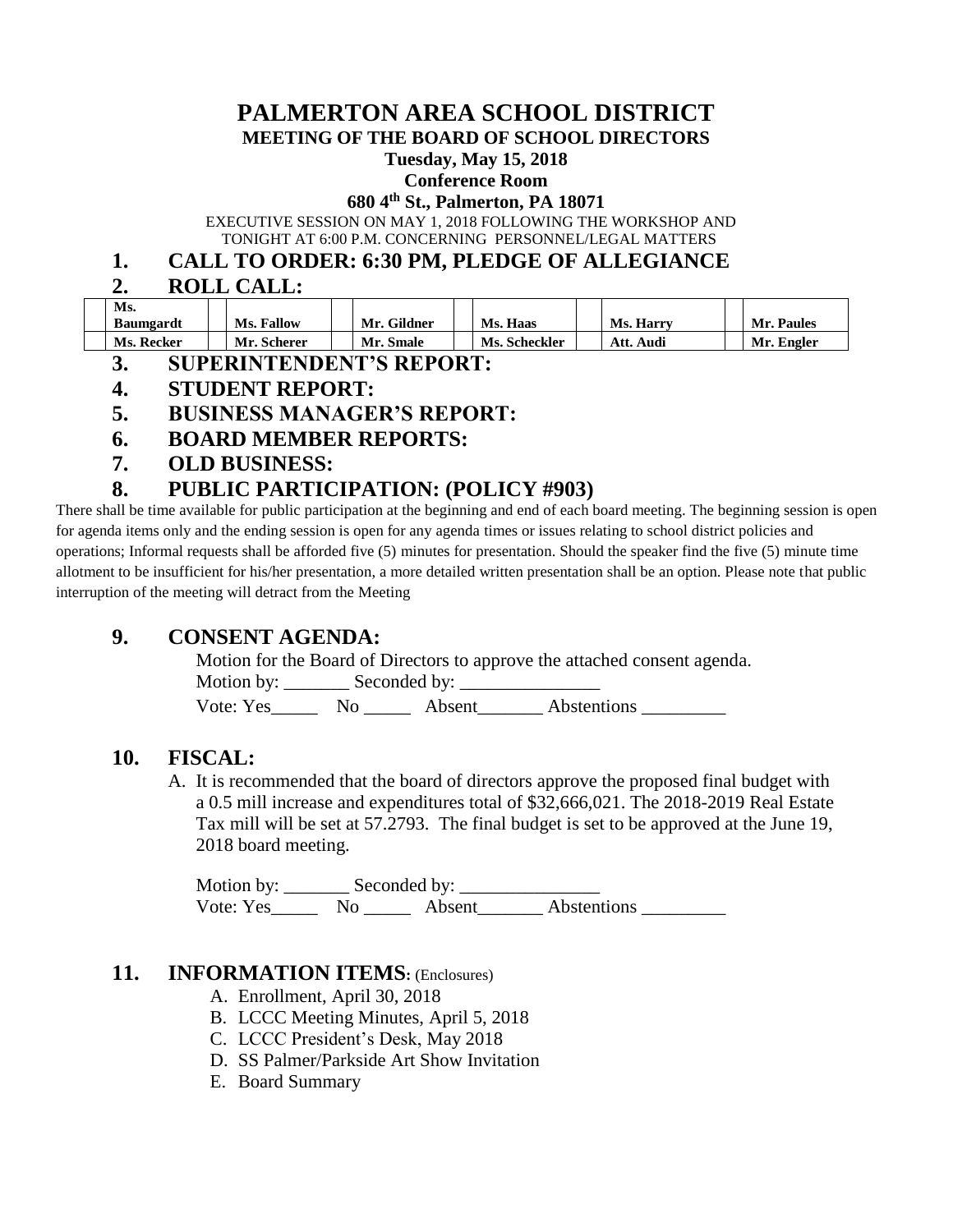# **12. PUBLIC PARTICIPATION:**

# **13. FOR THE GOOD OF THE ORDER:**

### **14. ADJOURNMENT:**

Motion by: \_\_\_\_\_\_ Seconded by: \_\_\_\_\_\_\_\_\_\_\_\_\_\_\_\_\_\_ Vote: Yes\_\_\_\_\_\_\_\_ No \_\_\_\_\_\_\_ Absent\_\_\_\_\_ Abstentions \_\_\_\_\_\_\_\_\_

### **PASD MEETING SCHEDULE:**

**Workshop Meeting:** Tuesday, June 5, 2018 5:30 PM **BOE Meeting:** Tuesday, June 19, 20186:30 PM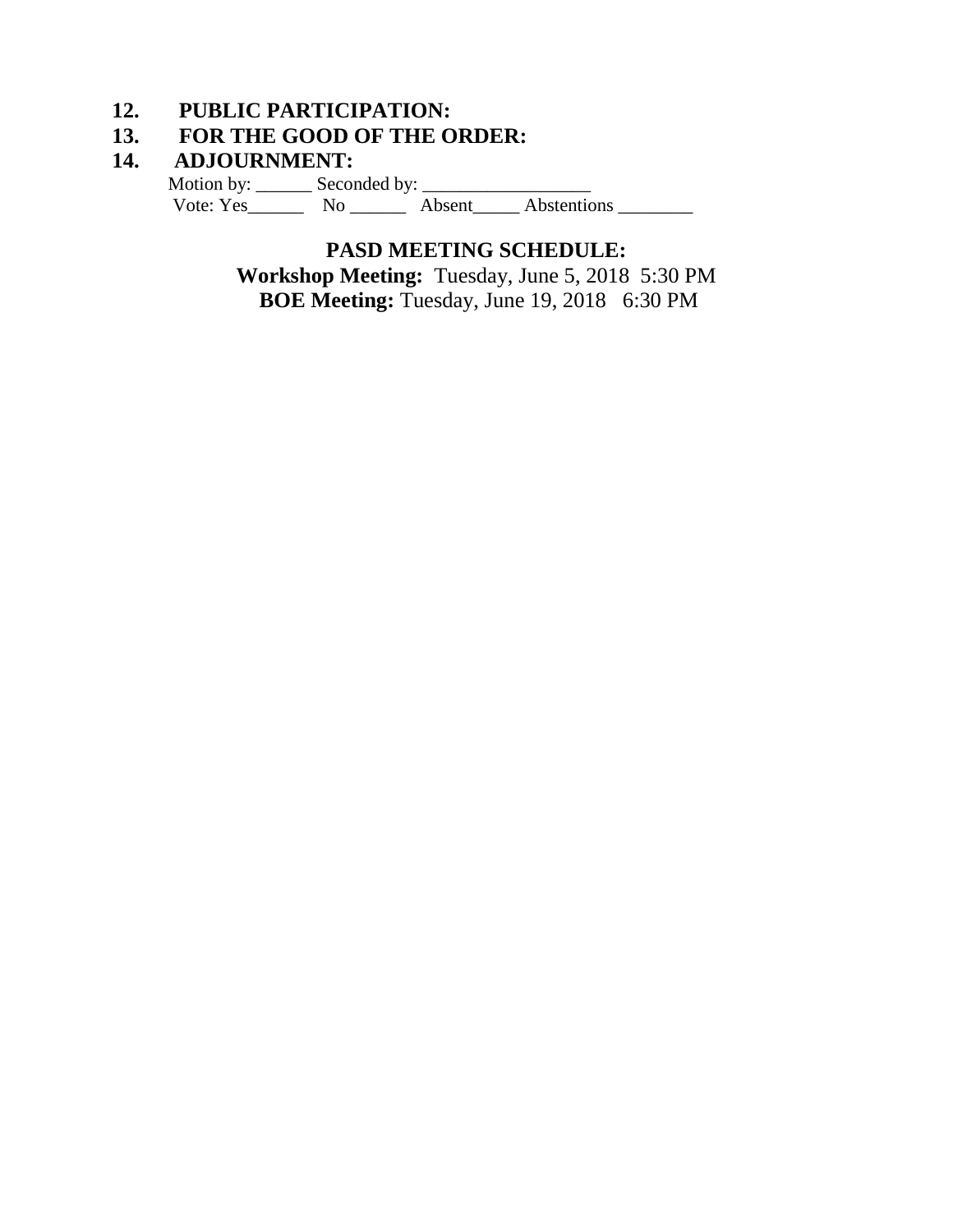# **PALMERTON AREA SCHOOL DISTRICT Consent Agenda Tuesday, May 15, 2018**

#### **1. MEETING MINUTES:** (Enclosure 1)

Approve the minutes from the April 17, 2018 meeting.

# **2. APPROVAL OF FINANCIAL REPORTS FOR DISTRICT ACCOUNTS**:

Approve the financial reports listed below:

- A. TREASURER'S REPORTS: (Enclosure)
- B. ACCOUNTS PAYABLE: (Enclosure)
- C. BUDGET TRANSFERS (Enclosure)

#### **3. FISCAL:**

- A. Motion for Palmerton Area School to participate in the CLIU Technology Pool Legal Services Consultation Agreement. (Contract on file)
- B. Palmerton Area School District to approve the Therapy Services Contract with Pediatric Therapeutic Services for the 2018-2019 school year. (as submitted)
- C. Recommendation to approve Change Order Number 001, Myco Mechanical. The contract sum will be increased by this change order in the amount of \$21,430.69 and the new contract sum including this change order will be \$985,330.69.
- D. Recommendation to approve the Production and Licensing Contract with Music Theatre International for the performance of Disney's The Lion King Jr. by the Drama Club.
- E. Recommendation to approve the Stroudsmoor Country Inn \$500.00 deposit due for the PHS Class of 2019 prom to be held on May 3, 2019.
- F. Approve Frontline Education Absence & Substitute Management renewal at a cost of \$5,737.18 for the 2018-19 school year
- G. Approve the renewal of SchoolDude Solutions for the 2018-19 school year at a cost of \$2,232.57.

### **4. PERSONNEL:**

- A. Approve tuition reimbursement as submitted.
- B. Approve the retirement of Marsha Beers from her position as HS teacher, effective the end of the 2017-2018 school year.
- C. Approve the retirement of Tamara Dobias from her position as elementary teacher, effective the end of the 2017-2018 school year.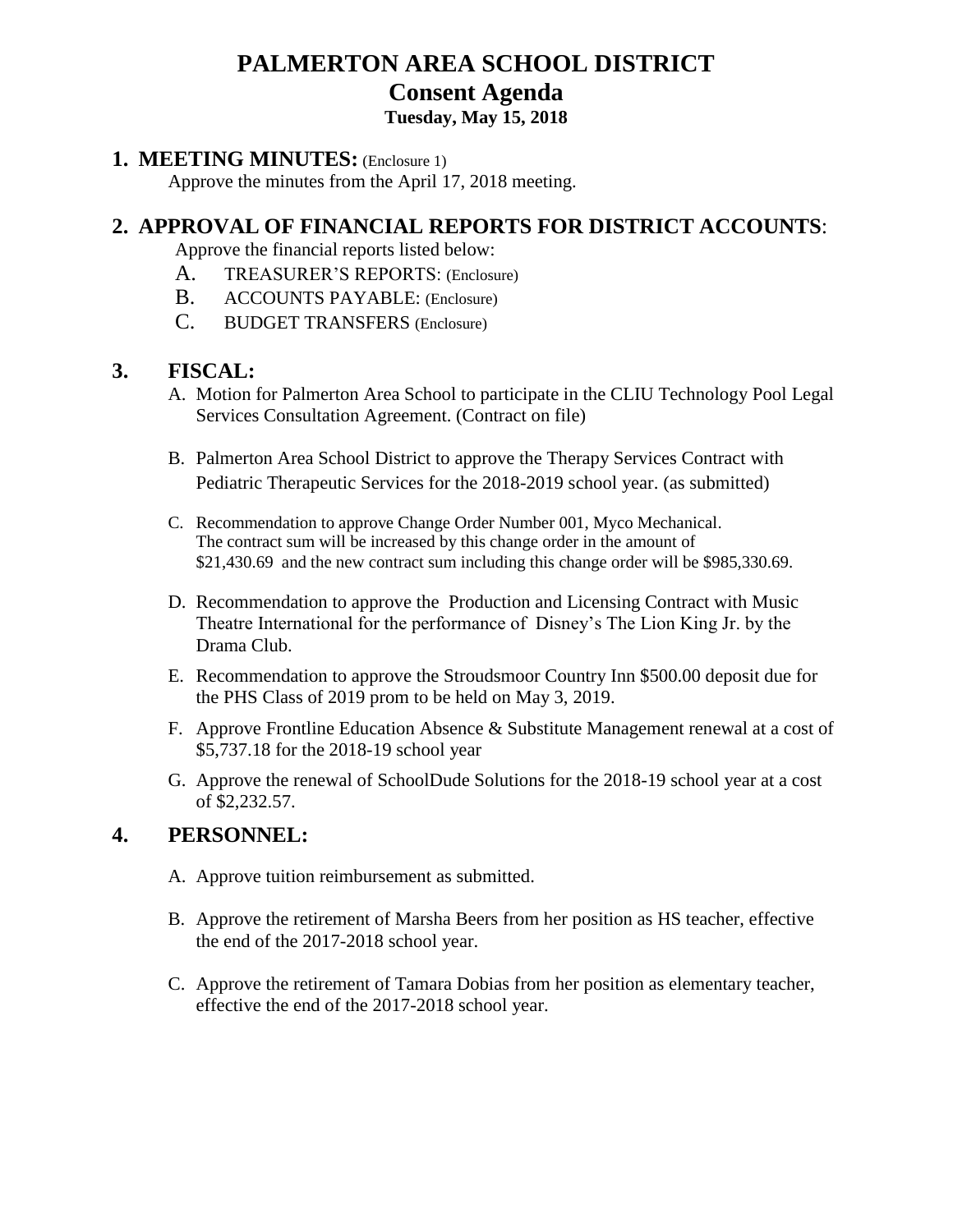D. Approve the following extracurricular positions for the 2018-19 school year:

| Jeremy Coleman           | Asst. Boys' Basketball Coach                    | <b>Stipend Pending Approval</b> |
|--------------------------|-------------------------------------------------|---------------------------------|
| <b>Brian Stevko</b>      | Asst. Boys' Basketball Coach                    | <b>Stipend Pending Approval</b> |
| Art George III           | Volunteer Boys' Basketball Coach                |                                 |
| Mark Quinn               | Volunteer Boys' Basketball Coach                |                                 |
| Dan Beck                 | Head Coach Girls' Basketball                    | <b>Stipend Pending Approval</b> |
| Linsey German            | Varsity Cheerleading Advisor                    | \$2457 Stipend                  |
| <b>Christine Delong</b>  | <b>JV</b> Cheerleading Advisor                  | \$2457 Stipend                  |
| Brianna Oswald           | Junior High Cheerleading Advisor                | \$1228 Stipend                  |
| Tom Heinick              | <b>HS Concert Band Advisor</b>                  | \$2085 Stipend                  |
| Tom Heinick              | <b>HS Marching Band Advisor</b>                 | \$4578 Stipend                  |
| Laura Cressley           | <b>Junior High Band Advisor</b>                 | \$1508 Stipend                  |
| Laura Cressley           | Junior High Chorus Advisor                      | \$1508 Stipend                  |
| Natalie Madeira          | <b>HS Chorus Advisor</b>                        | \$2085 Stipend                  |
| <b>Chrissy Rehatchek</b> | Marching Band/ColorGuard Advisor \$1356 Stipend |                                 |
| Marcia Heinick           | <b>HS Asst Marching Band Advisor</b>            | \$2527 Stipend                  |

- E. Approve the following summer employees at the rate of \$7.25/hour, 28 hours/week, effective Monday, June 18, 2018 and will end on Thursday, August 30, 2018
	- 1. Armando Baez
	- 2. Kyle Kralik
	- 3. Jacob Green
	- 4. Richard Hrusovsky
- F. Approve the following short-term volunteers for Spring Day, Friday June 1st at Palmerton Area HS:
	- 1. Marge Beahm
	- 2. Tiffani Christman
	- 3. Stacey Connell
	- 4. Tara Frantz
	- 5. Mary Jo King
	- 6. Melissa Martinez
	- 7. Billie Jo Moyer
	- 8. Danielle Paules
	- 9. Tammy Recker
	- 10. Sheila Reis
	- 11. Rochelle Taschler
- G. Approve Athletic coaches' stipends for 2018-2019, 2019-2020, and 2020-2021. (attachment)
- H. Approve the removal of Suzy Banko from the substitute list, effective May 16, 2018.